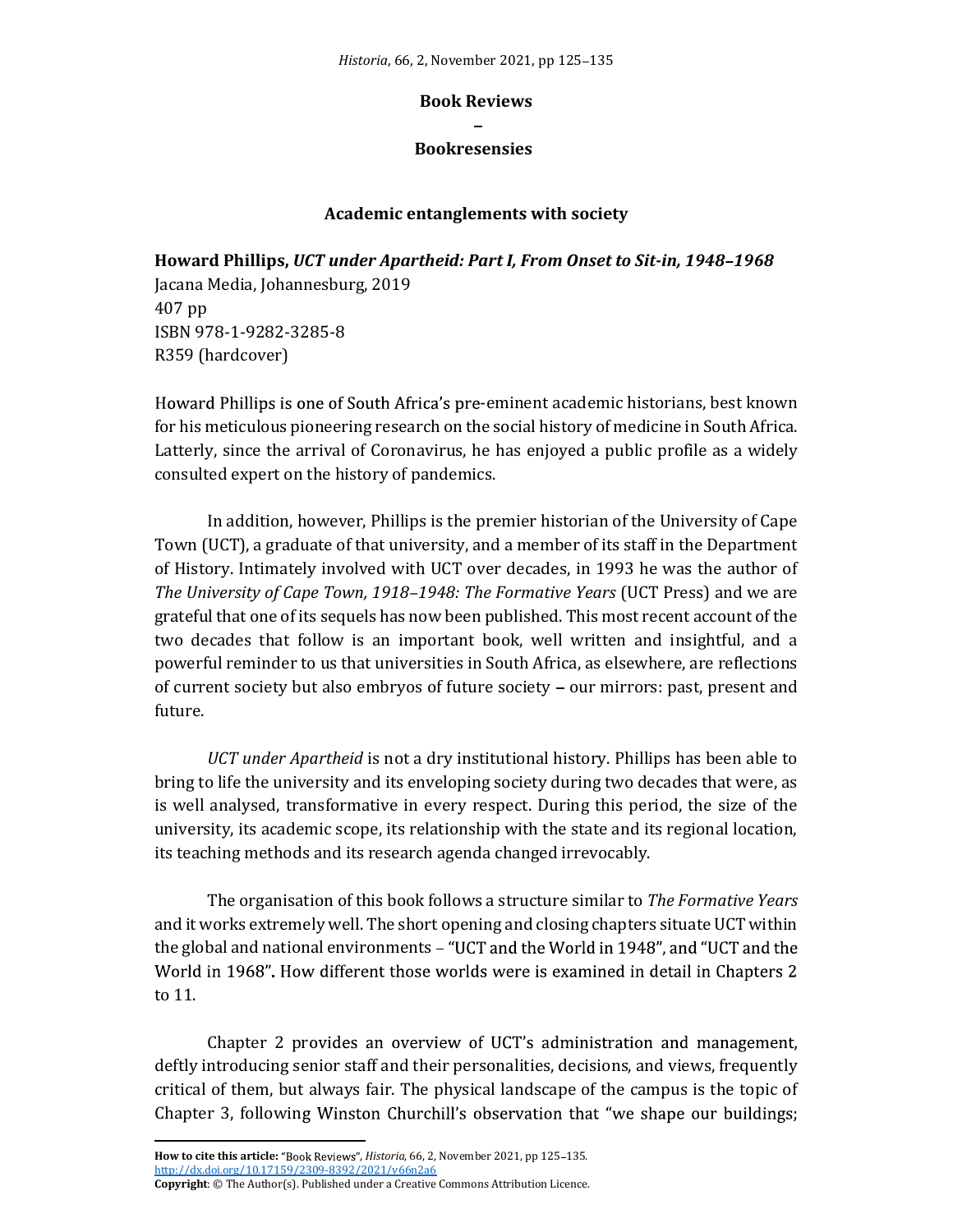## Book Reviews

thereafter they shape us" (p 24). The architectural style did not remain true to the original dictates of 1929, when the move to Groote Schuur estate took place, although high 'quality' remained the objective (p 25). Between 1948 and 1968, a time of economic growth, no fewer than nineteen new buildings were constructed or started and were to become, in fact, a second UCT, designed by 28 different architects or practices working independently of each other. The city authorities transformed Rhodes Drive into a freeway, which "decisively split the two parts" (p 28). Thus, for much of the two decades that are the subject of this book, UCT was a noisy building site, while students and staff battled for office, teaching, and parking space. The comparative photographs from 1949 and 1967 demonstrate the change dramatically (p 35).

Having set the scene of the managerial and physical environment, Phillips's central chapters, 4 to 8, delve into the specifics of the transformation of the academic project at UCT. Each chapter – which can be read as standing alone – deals with a suite of related disciplines at UCT and details the changes in staff, students, philosophy, content taught, and educational principles. Chapters are titled "Pure Science: The Faculty of Science"; "The Applied Sciences: Engineering and Medicine"; "The Professional Faculties: Commerce, Law, Education, Architecture and Social Science"; "The Arts: Musical, Liberal and Fine", not all of equal length. This is a multi-disciplinary tour de force, analysing the strengths and weaknesses of various departments and their staff in a turbulent period not only within the South African political and social environment of the time, but also wrestling with the insertion of African scholarship and research.

The writing style in this book is deft, but trenchant, often critical, and always relating to the essence of the title: UCT and apartheid. It is this focus that enables Phillips to provide readers with fresh insights into the institution and its society. Chapter 10, "Colliding and colluding: UCT and the apartheid state", should be required reading, for Phillips has been able to synthesise from the previous chapters an analysis that gets to the heart of these two decades (pp 259-273). "Academic freedom" was certainly the watchword of UCT between 1948 and 1968, but the extent to which that was possible within "the juggernaut of apartheid" (p 259) while attempting to retain some form of racial integration is unravelled. UCT, like Wits, was subject to contrary pressures that were difficult to control. As remains the case, South African universities are dependent on state funding for their existence. Although money was not withheld by government, Phillips chronicles the numerous members of staff and students who were subject to banning orders for their political beliefs, statements and actions. The Mafeje affair looms large in this chapter. Nonetheless, despite some tactics against the government, as Phillips makes clear, UCT "was reluctant to rock white-created segregationist conventions" (p 269).

Chapter 9, "Reaching out: UCT and the wider community", gives an account of how UCT fitted into, or did not fit into, its local landscape of "town and gown", while Chapter 11 explains changing student life in these years, including changing gender